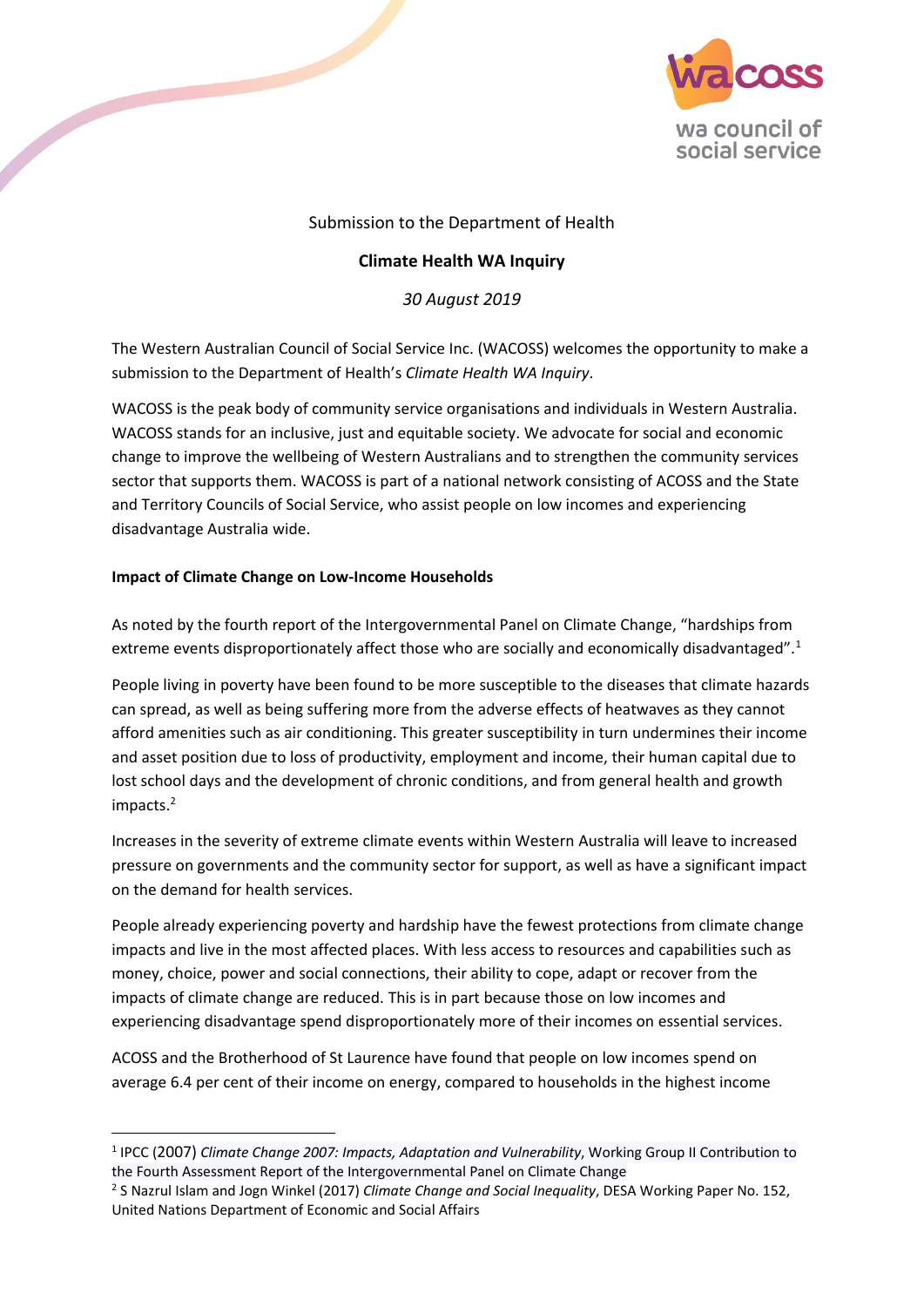quintile, who pay on average only 1.5 per cent. Further, one in four low income households were found to be paying over 8.8 per cent of their income on energy.<sup>3</sup>

Analysis by WACOSS of income and expenditure data of 404 Western Australian households who accessed financial counselling services during 2017/18, found that those households in the data set that were below the poverty line were dedicating on average 6.5 per cent of their general expenditure to utility costs. Those households in the data set that lived in regional WA were on average dedicating 6.1 per cent of their general expenditure to utilities, compared to Perth metropolitan households at 5.2 per cent. <sup>4</sup>

Research undertaken by Macquarie University has demonstrated that energy use and health and well-being are inexorably linked. This is both in how efforts to minimise energy costs can impact health and well-being, but also how the use of medical devices can increase energy costs for households. <sup>5</sup>

The 2016 Bankwest Curtin Economics Centre Energy Poverty survey found that a number of lowincome households were resorting to different measures in order to reduce their power bills.<sup>6</sup>



# **Proportion of low income households reporting use of cost cutting measures**

The report found that rental households were dramatically less likely to be insulated, meaning that those on low incomes were more likely to be using more power to regulate the temperature in their dwelling.

1

<sup>&</sup>lt;sup>3</sup> ACOSS and BSL (2018) *Energy Stressed in Australia*[. www.acoss.org.au/wp-content/uploads/2018/10/Energy-](http://www.acoss.org.au/wp-content/uploads/2018/10/Energy-Stressed-in-Australia.pdf)[Stressed-in-Australia.pdf](http://www.acoss.org.au/wp-content/uploads/2018/10/Energy-Stressed-in-Australia.pdf)

<sup>4</sup> WACOSS (2018) *Cost of Living Report*

<sup>5</sup> Macquarie University (2017) *Exploring the nexus of energy use, ageing, and health and wellbeing among older Australians*, Energy Consumers Australia

<sup>6</sup> Bankwest Curtin Economics Centre (2016) *Energy Poverty in Western Australia: A Comparative Analysis of Drivers and Effects*, BCEC Research Report No. 2/16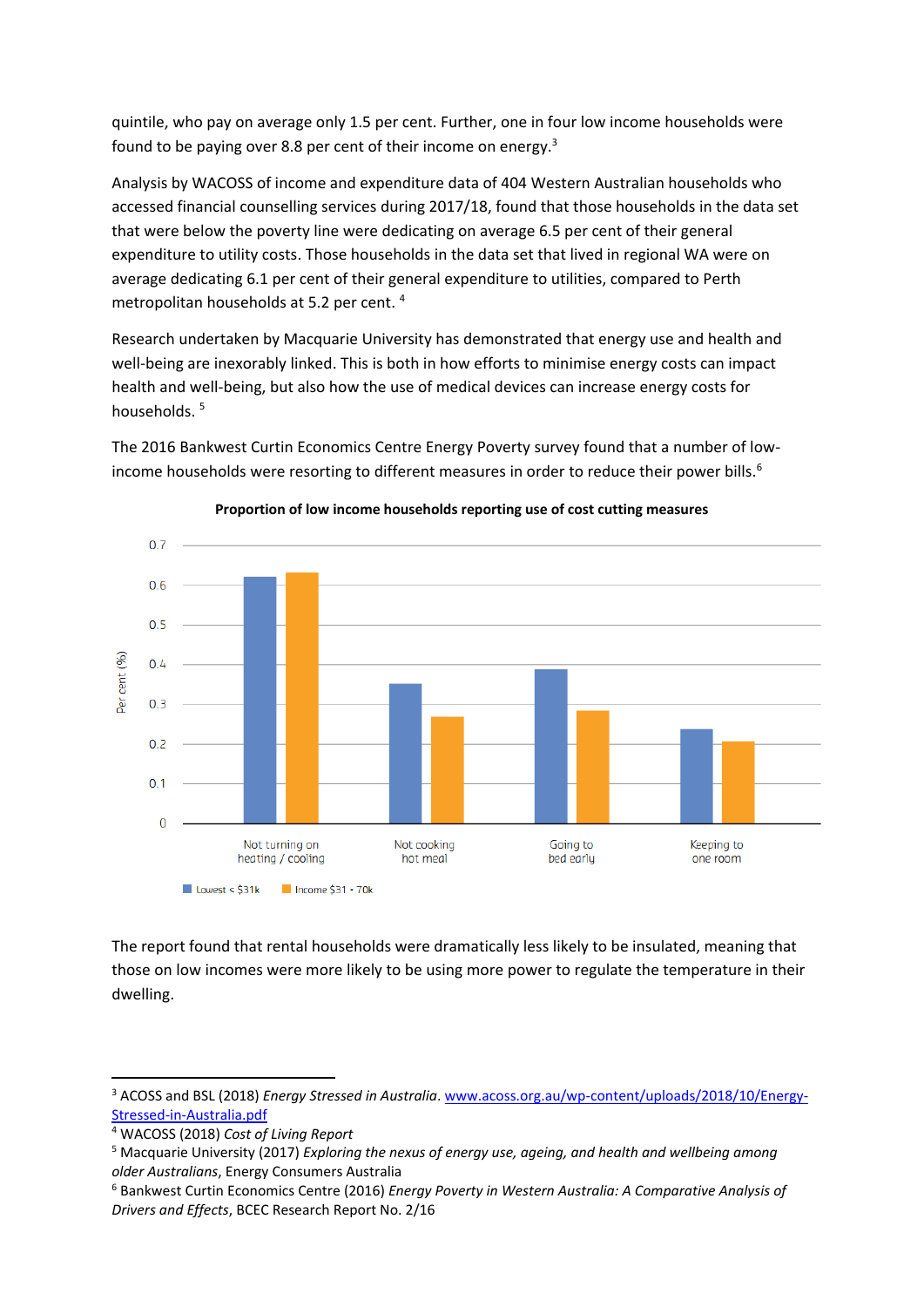

### **Percentage of dwellings with insulation in Perth 2009/10 (per cent)<sup>7</sup>**

Source: ABS. Cat. No. 4656-5

Research conducted by the Centre for Urban Research at RMIT highlighted the significant risk posed to at-risk households by the increasing prevalence of extreme heat, particularly in our tropical northerly climactic regions. 88 per cent of key informant survey respondents were aware of at-risk client that do not use air conditioners during heatwave and half were aware of clients also not using fans, with electricity costs the main reason. The majority of these informants were aware of households experiencing adverse physical health impacts and/or declining mental health as a result of restricting the use of fans or air conditioning in their homes.<sup>8</sup>

Households living in poor quality housing with inefficient appliances have limited capacity to reduce their exposure to extreme heat, and older households may underestimate their vulnerability to adverse health outcomes. Further, medical cooling concessional arrangements currently do not adequately address the health and financial risks for those reliant on air conditioning, and this situation will be exacerbated as our population ages and the number of extreme weather events continues to increase.

The uptake of residential rooftop solar photovoltaics (PV) in Western Australia has been significant, with around one in four households installing PV. Nearly 17 per cent of Australian households have solar panels, reducing their energy bills by an average of \$400 per annum.<sup>9</sup> The ability for households to access this technology, however, is not equal, however, and for those on lower incomes or in rental housing there are few opportunities to benefit from solar through reduced consumption costs.

**.** 

 $<sup>7</sup>$  Ibid.</sup>

<sup>8</sup> Dr Larissa Nicholls, Ms Halley McCann, Dr Yollande Strengers, Dr Karyn Bosomworth (2017) *Heatwaves, homes and health: Why household vulnerability to extreme heat is an electricity policy issue*, Centre for Urban Research, RMIT University

<sup>9</sup> ACOSS and Brotherhood of St Laurence (2018) *Energy Stressed in Australia*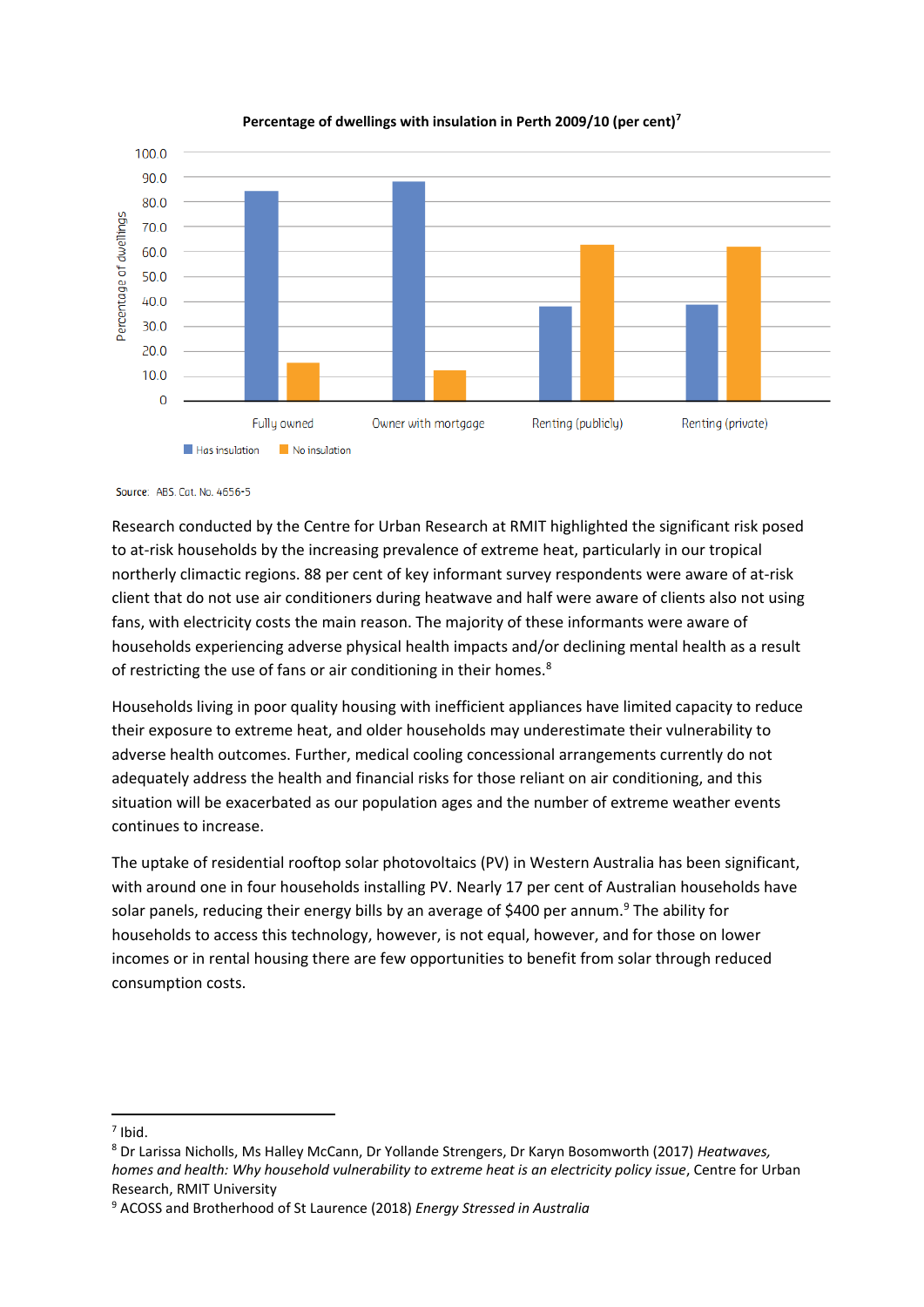

#### **Solar panel households by wealth quintile Australia-wide**

This risks the scenario that those who cannot afford or access solar will continue to pay more for their energy, while those who can will pay less, increasing energy and financial inequality. While this inequity of access is a significant issue across Australia, Western Australia in particular has one of the lowest levels of solar PV installation on dwellings occupied by those experiencing the highest levels of socio-economic disadvantage in our community.

| Share of suitable dwellings with rooftop Solar PV installations |            |            |            |           |           |            |       |
|-----------------------------------------------------------------|------------|------------|------------|-----------|-----------|------------|-------|
| Level of<br>disadvantage                                        | <b>NSW</b> | <b>Vic</b> | <b>QLD</b> | <b>SA</b> | <b>WA</b> | <b>Tas</b> | NT.   |
| Decile 1 (most<br>disadvantaged)                                | 16.5%      | 0.0%       | 4.2%       | 29.7%     | 7.4%      | 21.2%      | 0.0%  |
| Decile 2                                                        | 20.6%      | 14.0%      | 36.1%      | 30.4%     | 16.0%     | 11.0%      | 12.7% |
| Decile 3                                                        | 21.8%      | 18.5%      | 28.7%      | 34.7%     | 18.8%     | 13.7%      | 3.2%  |
| Decile 4                                                        | 21.0%      | 21.4%      | 30.3%      | 34.3%     | 21.1%     | 15.0%      | 5.5%  |
| Decile 5                                                        | 20.3%      | 18.5%      | 38.4%      | 33.0%     | 29.4%     | 15.6%      | 0.8%  |
| Decile 6                                                        | 16.4%      | 19.3%      | 26.2%      | 38.5%     | 28.7%     | 11.1%      | 7.3%  |
| Decile 7                                                        | 16.0%      | 16.8%      | 37.9%      | 31.8%     | 28.9%     | 14.4%      | 10.9% |
| Decile 8                                                        | 12.0%      | 19.8%      | 35.5%      | 62.2%     | 28.9%     | 13.6%      | 18.1% |
| Decile 9                                                        | 14.4%      | 13.6%      | 30.5%      | 31.6%     | 30.9%     | 15.4%      | 11.6% |
| Decile 10 (most<br>advantaged)                                  | 11.6%      | 10.7%      | 0.7%       | 30.7%     | 21.5%     | 0.0%       | 5.8%  |
| All                                                             | 16.8%      | 16.2%      | 33.7%      | 33.2%     | 27.3%     | 14.0%      | 12.3% |

### **Shares of suitable WA dwellings with rooftop Solar PV installed: to June 2017, by state/ territory and level of socioeconomic disadvantage**

Source: Bankwest Curtin Economics Centre (2017) *Power to the People*

Source: ACOSS and the Brotherhood of St Laurence (2018) *Energy Stressed in Australia*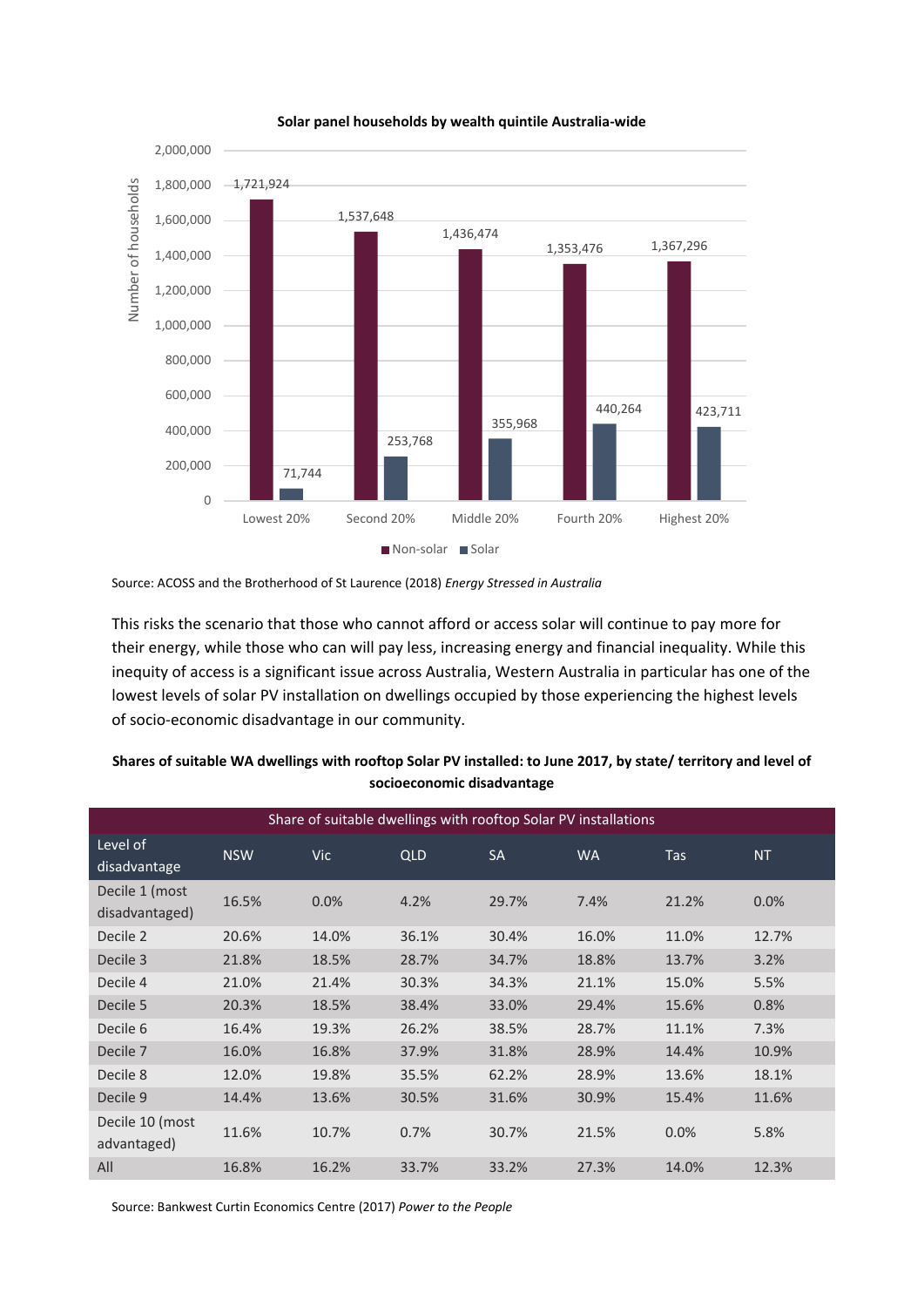This inequity can be further exacerbated by the fact that some lower income households have higher than average energy consumption, especially those in poor quality housing. These households may be more home-bound, including children, seniors, those with long-term health issues or people living with a disability, and so may be consuming more energy through the day.

# **Community Services Sector Climate Resilience**

Research undertaken by the ACOSS and Climate Risk Pty. Ltd in 2013, found that community service organisations in WA and NSW were less likely to have engaged in risk management, mitigation and transfer practices and were therefore less resilient to climate change and extreme weather impacts than organisations in other states.<sup>10</sup>

Community service organisations surveyed as part of the research reported high levels of vulnerability to the loss of buildings and service centres, with 50 per cent of respondents predicting their organisation would still be out of operation after a week and 25 per cent indicating they would be at risk of permanent closure.

Half of the organisations surveyed predicted that an extreme weather event would cause a shortterm increase in the demand for services, with 30 per cent predicting that the increased demand would be maintained long-term. Importantly, those organisations that predicted that the demand would be maintained long-term were most likely to be providing services relating to housing and homelessness, emergency relief and advocacy services.

With most services around Western Australia already at or over capacity, the impact of increased demand or being unable to operate places people already experiencing significant hardship at even greater risk. Some survey respondents predicated that there would be groups at an increased risk of death if services were to fail, such as those experiencing homelessness, as well as people with high levels of reliance on services providers to meet their daily personal and health care needs.

From 2017 to 2018, the WACOSS Natural Disaster Resilience Program provided training for organisations to use the Resilient Community Organisations Toolkit as developed by ACOSS. This training reached 157 participants from 79 community organisations and 15 local governments. As part of this training, 96 organisations from WA utilised the Benchmarking Tool on the ACOSS Resilient Community Organisations website, an online self-assessment tool that provides organisations with a resilience score and information to help them identify how to strengthen their organisation. 11

44 per cent of those WA organisations that used the Benchmarking Tool reported that they knew well how to contact their vulnerable clients in disasters and emergencies, with a further 38 per cent reporting that they partially knew. The results showed that 35 per cent of organisations believed that the relevant staff in their organisation knew the formal structures that allow community organisations in their community to connect with local emergency services, with 39 per cent stating that their staff partially knew.

**.** 

<sup>10</sup> Karl Mallon, Emily Hamilton, Manu Black, Betsi Beem and Julius Abs (2013) *[Adapting the community sector](https://www.acoss.org.au/wp-content/uploads/2018/08/2013_Adapting_community_sector.pdf)  [for climate extremes: Extreme weather, climate change & the community sector](https://www.acoss.org.au/wp-content/uploads/2018/08/2013_Adapting_community_sector.pdf) -Risks and adaptations,* National Climate Change Adaptation Research Facility

<sup>11</sup> ACOSS (2015) *Resilient Community Organisations*,<https://resilience.acoss.org.au/benchmark>